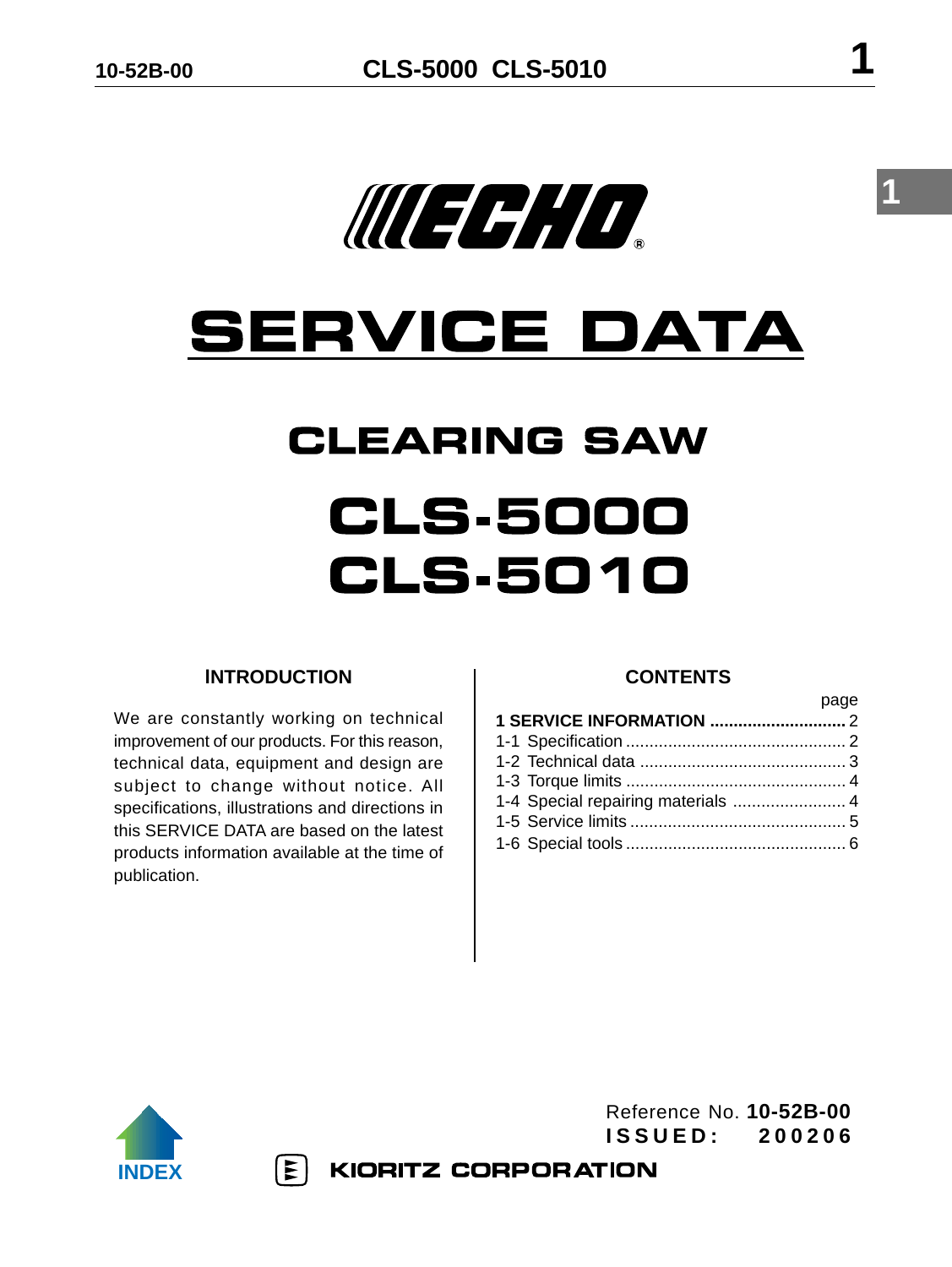#### **1 SERVICE INFORMATION**

#### **1-1 Specifications**

| Model              |                                   |                 |                                    |                                                   | <b>CLS-5000</b>                                                                  | <b>CLS-5010</b>                                               |
|--------------------|-----------------------------------|-----------------|------------------------------------|---------------------------------------------------|----------------------------------------------------------------------------------|---------------------------------------------------------------|
| Dimensions Length* |                                   |                 | mm(in)                             |                                                   | 1735 (68.3)                                                                      | 1875 (73.8)                                                   |
|                    | Width                             |                 | mm(in)                             |                                                   | 700 (25.6) (other than Canada)                                                   |                                                               |
|                    |                                   |                 |                                    |                                                   | 630 (24.8) (Canada)                                                              | 650 (25.6)                                                    |
|                    | Height                            |                 | mm(in)                             |                                                   | 475 (18.7)                                                                       | 535 (21.1)                                                    |
| Dry weight*        |                                   |                 | kg(lb)                             |                                                   | 9.8(21.61)                                                                       | 10.3 (22.71)                                                  |
| Engine             | Type                              |                 |                                    |                                                   | KIORITZ, air-cooled, two-stroke, single cylinder<br>Semi-automatic decompression |                                                               |
|                    | Rotation                          |                 |                                    |                                                   | Counterclockwise as viewed from the output end                                   |                                                               |
|                    | Displacement                      |                 | cm <sup>3</sup> (in <sup>3</sup> ) |                                                   |                                                                                  | 51.7 (3.155)                                                  |
|                    | <b>Bore</b>                       |                 | mm(in)                             |                                                   |                                                                                  | 44.0 (1.732)                                                  |
|                    | <b>Stroke</b>                     |                 | mm(in)                             |                                                   |                                                                                  | 34.0 (1.339)                                                  |
|                    | Compression ratio                 |                 |                                    |                                                   | 6.6                                                                              |                                                               |
| Carburetor         | <b>Type</b>                       |                 |                                    |                                                   | Diaphragm, horizontal-draught, with primer                                       |                                                               |
|                    | Model                             |                 |                                    | Walbro                                            |                                                                                  |                                                               |
|                    |                                   |                 |                                    |                                                   | WYK-172 (other than Canada)                                                      | Walbro WYK-172                                                |
|                    |                                   |                 |                                    |                                                   | WYK-173 (Canada)                                                                 |                                                               |
|                    | Venturi size-Throttle bore mm(in) |                 |                                    |                                                   | 13.5 - 15.0 (0.531 - 0.591)                                                      |                                                               |
| Ignition           | Type                              |                 |                                    |                                                   | CDI (Capacitor discharge ignition) system                                        |                                                               |
|                    |                                   |                 |                                    |                                                   |                                                                                  | in a single integrated piece, with electronic timing advancer |
|                    | Spark plug                        |                 |                                    |                                                   | RCJ-6Y                                                                           |                                                               |
| <b>Starter</b>     | <b>Type</b>                       |                 |                                    |                                                   | Automatic rewind                                                                 |                                                               |
|                    | Rope diameter x length            |                 | mm(in)                             |                                                   | $3.8 \times 1150$ (0.15 x 45.3)                                                  |                                                               |
| Fuel               | <b>Type</b>                       |                 |                                    |                                                   | Premixed two-stroke fuel (Refer to Operator's manual.)                           |                                                               |
|                    | Tank capacity                     |                 | $L$ (U.S.fl.oz.)                   |                                                   | 1.0(33.8)                                                                        |                                                               |
| Clutch             | <b>Type</b>                       |                 |                                    |                                                   | Centrifugal, 2 - shoe pivot                                                      |                                                               |
| Handle             | Type                              |                 | Front                              | U-shaped adjustable, with integrated control grip |                                                                                  |                                                               |
| Drive shaft        | <b>Type</b>                       |                 |                                    |                                                   | Solid                                                                            |                                                               |
|                    | Diameter - Length                 |                 | mm(in)                             |                                                   | $10.0 - 1448(0.39 - 57.0)$                                                       | 10.0 - 1578 (0.39 - 62.1)                                     |
|                    | Housing                           | $OD$ -ID mm(in) |                                    |                                                   | 35 - 31.8 (1.38 - 1.25)                                                          | 35 - 31.8 (1.38 - 1.25)                                       |
|                    | (Main pipe)                       |                 | Length mm(in)                      |                                                   | 1400 (55.1)                                                                      | 1530 (60.2)                                                   |
| Gear case          | Reduction ratio                   |                 |                                    |                                                   | 1.4                                                                              |                                                               |
|                    | Gear tooth                        |                 | Spiral bevel gear                  |                                                   |                                                                                  |                                                               |
|                    | Lubrication                       |                 |                                    |                                                   | Lithium based grease                                                             |                                                               |
| Cutter             | Type                              |                 | Nylon line cutter, chipper saw     |                                                   |                                                                                  |                                                               |
|                    | Pilot diameter                    |                 | mm(in)                             | 20.0 (0.79)                                       |                                                                                  |                                                               |
|                    | Fastener type, size               |                 | mm                                 |                                                   | Left-hand thread nut, M12 x 1.75 pitch                                           |                                                               |
|                    | Cutting rotation                  |                 |                                    |                                                   | Counterclockwise as viewed from top                                              |                                                               |

OD: Outer diameter.

ID: Inner diameter.

\* Without shoulder harness and cutter head.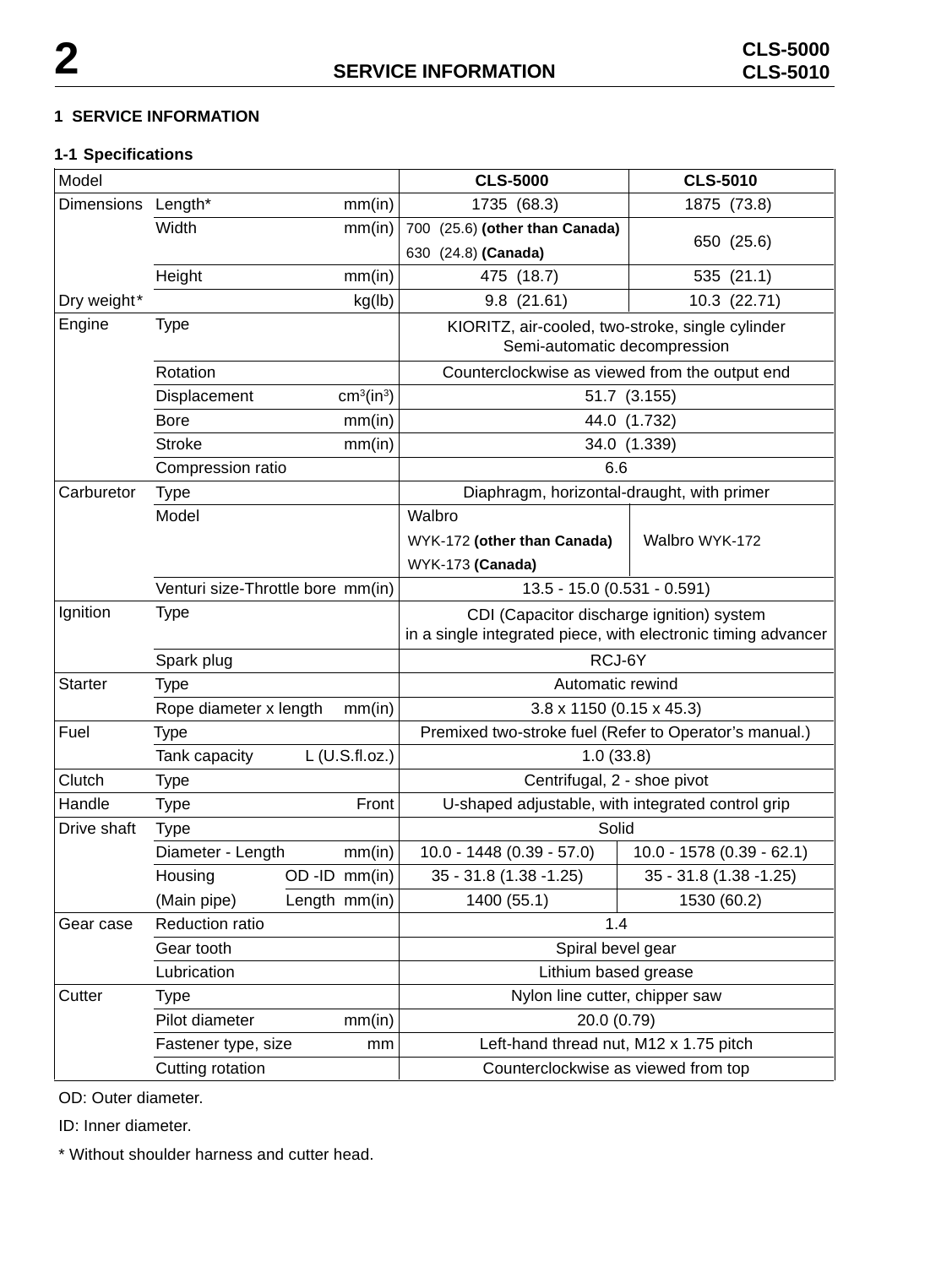#### **1-2 Technical data**

| Engine                                                     |                                      |  |
|------------------------------------------------------------|--------------------------------------|--|
| Idling speed<br>$r/m$ in                                   | 2400 - 2600                          |  |
| Operating speed<br>$r/m$ in                                | 9500 - 11500                         |  |
| Clutch - in speed<br>$r/m$ in                              | 3400 - 3900                          |  |
| <b>Compression pressure</b><br>MPa ( $kgf/cm2$ ) (psi)     | 1.0(10.0)(140)                       |  |
| Ignition system                                            |                                      |  |
| Spark plug gap<br>mm(in)                                   | $0.6 - 0.7$ (0.024 - 0.028)          |  |
| Minimum secondary voltage at 1000 r/min<br>kV              | 14.0                                 |  |
| Secondary coil resistance<br>kK                            | $2.0 - 2.8$                          |  |
| Pole shoe air gaps<br>mm(in)                               | $0.30 - 0.40$ (0.012 - 0.016)        |  |
| Ignition timing<br><b>BTDC</b><br>at 1000 r/min            | 17.5                                 |  |
| <b>BTDC</b><br>at 7000 r/min                               | 30                                   |  |
| <b>BTDC</b><br>at 11000 r/min                              | 11.5                                 |  |
| Carburetor                                                 |                                      |  |
| Main jet                                                   | #57                                  |  |
| turns in*<br>Idle speed screw initial setting              | 4                                    |  |
| turn back<br>Idle needle initial setting                   | 1                                    |  |
| Test Pressure, minimum<br>MPa (kgf/cm <sup>2</sup> ) (psi) | 0.05(0.5)(7.0)                       |  |
| mm(in)<br>Metering lever height                            | 1.5 (0.06) lower than diaphragm seat |  |

BTDC: Before top dead center.

\* Set idle speed screw to contact throttle plate before initial setting.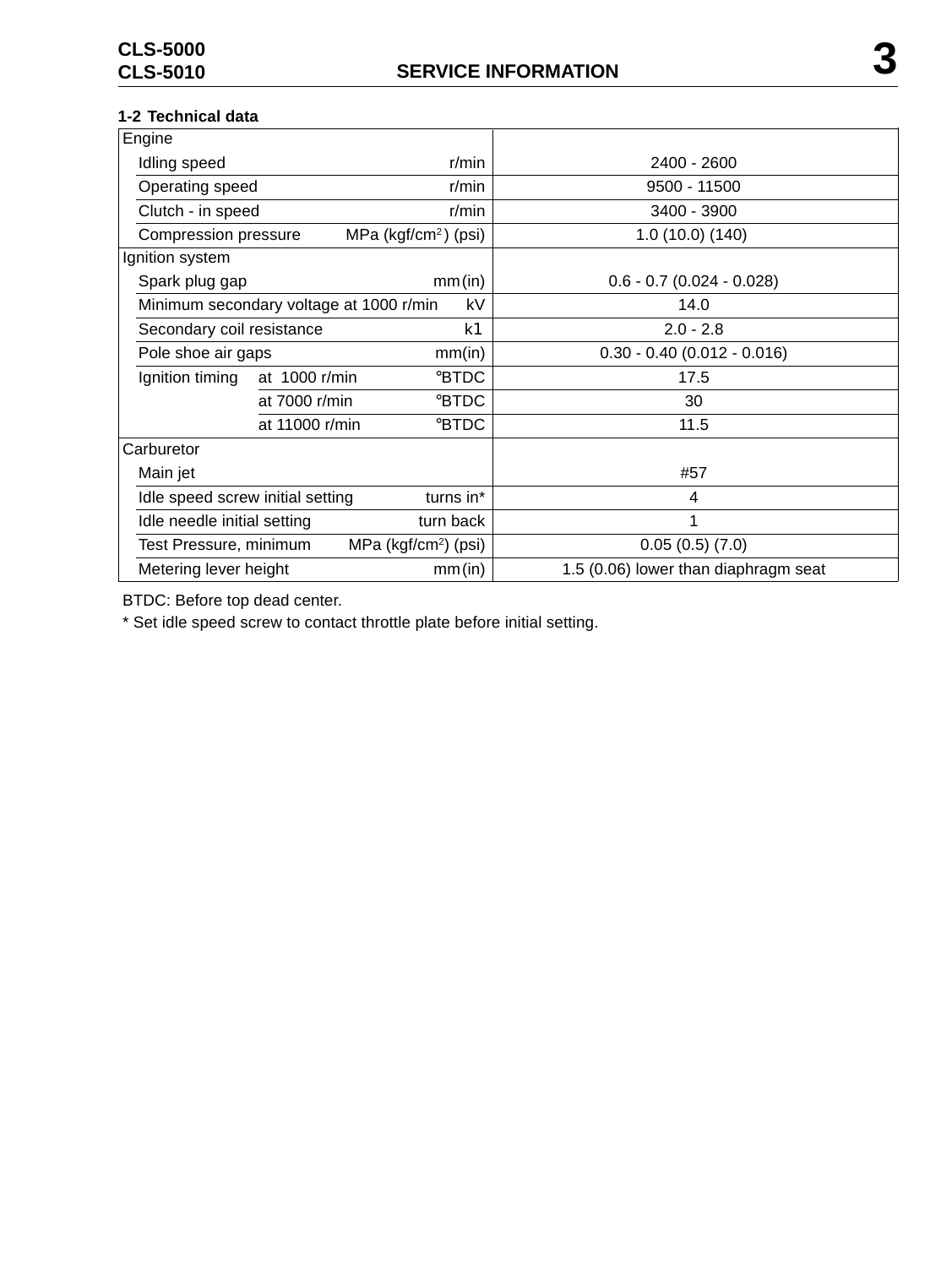#### **1-3 Torque limits**

| Descriptions       |                          | <b>Size</b>    | kgf•cm      | N <sub>em</sub> | in•lbf      |
|--------------------|--------------------------|----------------|-------------|-----------------|-------------|
| Starter            | Pawl carrier             | M8             | $80 - 100$  | $8 - 10$        | $70 - 90$   |
| system             | Pawl carrier nut         | M 8            | $200 - 240$ | $20 - 24$       | $175 - 210$ |
|                    | Starter case             | $M 5*$         | $35 - 50$   | $3.5 - 5.0$     | $30 - 45$   |
| Ignition           | Magneto rotor (Flywheel) | M 10           | $200 - 240$ | $20 - 24$       | $175 - 210$ |
| system             | Ignition coil            | M 5            | $60 - 100$  | $6 - 10$        | $50 - 90$   |
|                    | Spark plug               | M 14           | $150 - 170$ | $15 - 17$       | $130 - 150$ |
|                    | Fan cover                | M 5            | $70 - 110$  | $7 - 11$        | $60 - 95$   |
| Fuel               | Carburetor insulator     | M 5            | $40 - 55$   | $4.0 - 5.5$     | $35 - 50$   |
| system             | Carburetor               | M 5            | $30 - 45$   | $3.0 - 4.5$     | $26 - 40$   |
|                    | Fuel tank bracket        | $M 5*$         | $50 - 90$   | $5.0 - 9.0$     | $45 - 80$   |
| Clutch             | Clutch shoe              | $M_8$          | $160 - 200$ | $16 - 20$       | $140 - 175$ |
| Engine             | Crankcase                | M 5            | $70 - 110$  | $7 - 11$        | $60 - 95$   |
|                    | Cylinder                 | M <sub>5</sub> | $70 - 110$  | $7 - 11$        | $60 - 95$   |
|                    | Decompression valve      | M 8            | $80 - 100$  | $8 - 10$        | $70 - 90$   |
|                    | Top guard                | $M 5*$         | $30 - 45$   | $3.0 - 4.5$     | $26 - 40$   |
|                    | Muffler                  | M 6            | $110 - 150$ | $11 - 15$       | $95 - 130$  |
|                    | Muffler cover            | M <sub>5</sub> | $30 - 45$   | $3.0 - 4.5$     | $26 - 40$   |
|                    | Muffler stay             | M 5            | $70 - 110$  | $7 - 11$        | $60 - 95$   |
| Others             | Blade fastening nut      | <b>LM 10</b>   | 280 - 320   | $28 - 32$       | 245 - 280   |
| Regular bolt, nut, |                          | M <sub>3</sub> | $6 - 10$    | $0.6 - 1.0$     | $5 - 9$     |
| and screw          |                          | M 4            | $15 - 25$   | $1.5 - 2.5$     | $13 - 22$   |
|                    |                          | M 5            | $25 - 45$   | $2.5 - 4.5$     | $22 - 40$   |
|                    |                          | M 6            | $45 - 75$   | $4.5 - 7.5$     | $40 - 65$   |
|                    |                          | M 8            | $110 - 150$ | $11 - 15$       | $95 - 130$  |
|                    |                          | M 10           | $210 - 300$ | $21 - 30$       | 180 - 260   |

LM: Left hand thread.

\* Apply thread locking sealant. (See below)

#### **1-4 Special repairing materials**

| Material               | Location            | Remarks                                      |  |
|------------------------|---------------------|----------------------------------------------|--|
| Grease                 | Gear case           |                                              |  |
| Rewind spring          |                     | Lithium based grease or ECHO LUBE™           |  |
|                        | Starter center post |                                              |  |
| Oil                    | Oil seal inner lips | Two-stroke engine oil or engine oil (SAE#30) |  |
|                        | Drive shaft         |                                              |  |
| Thread locking sealant | Starter case        |                                              |  |
|                        | Fuel tank bracket   | Loctite #222, ThreeBond #1344N or equivalent |  |
|                        | Top guard           |                                              |  |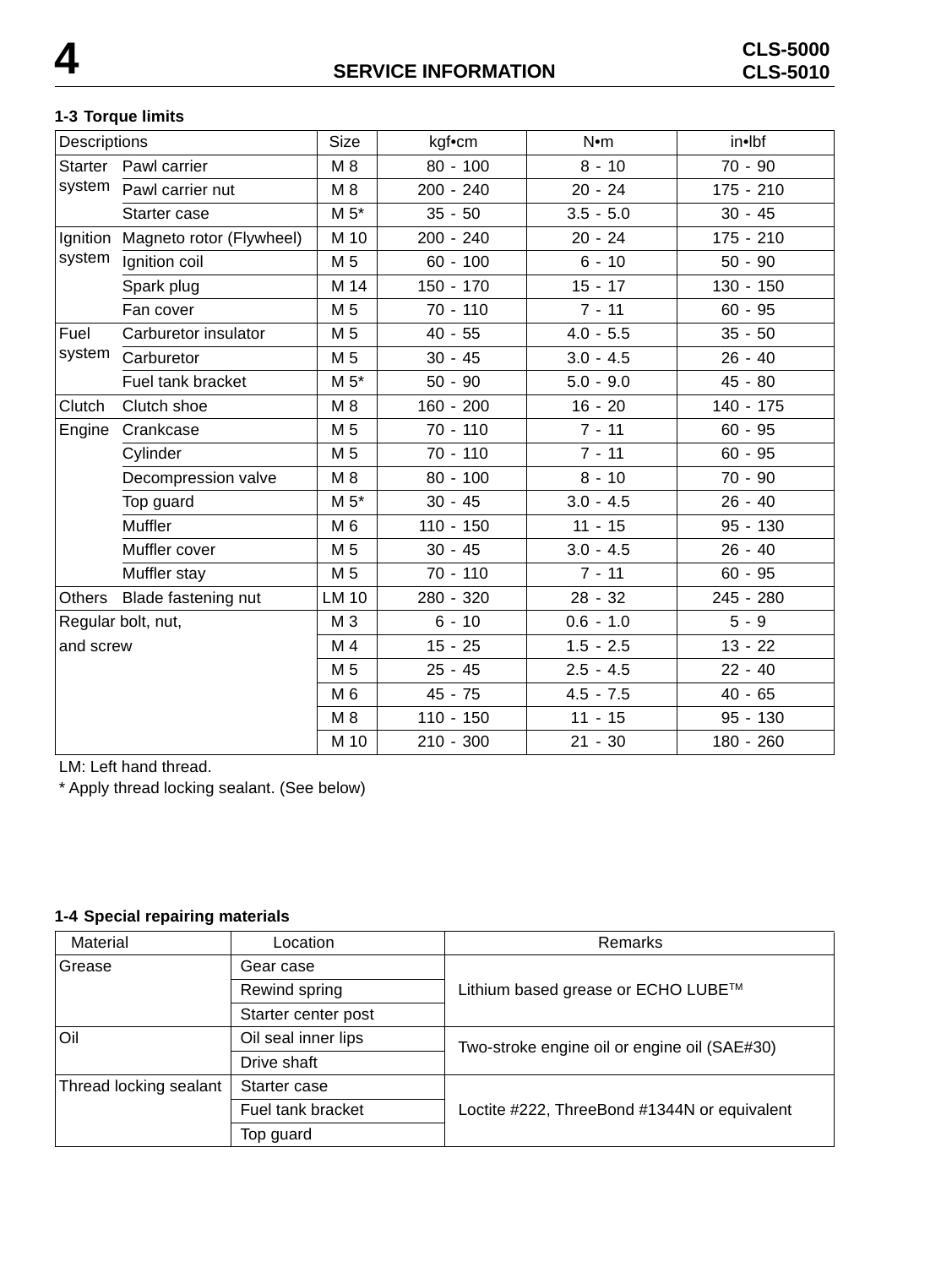#### **1-5 Service limits**

| $\boldsymbol{\mathsf{A}}$<br>◠<br>O<br>$\circ$<br>5K245 | $\, {\bf B}$<br>╭<br>ó<br>Ų,<br><b>PERFERENCE</b><br><b>SOUTHWEST ROOM</b><br>ķ.<br>5K222 | $\mathbf C$<br>لآگآ<br>P<br>$\mathfrak{o}$<br>5K223                                                                                                                                                                                                            | $\mathsf D$<br>╭<br>$\sim$<br>5K224        |
|---------------------------------------------------------|-------------------------------------------------------------------------------------------|----------------------------------------------------------------------------------------------------------------------------------------------------------------------------------------------------------------------------------------------------------------|--------------------------------------------|
| E<br>✓<br>$\sim$<br>5K225                               | F<br><b>TRANSPORTATION</b><br><b>REAL PROPERTY AND</b><br>5K016                           | G<br><b>TRANSPARTATION</b><br><b>Control Control Control Control Control Control Control Control Control Control Control Control Control Control</b><br>5K042                                                                                                  | $\pmb{\mathsf{H}}$<br>Ø<br>◯<br>C<br>5K246 |
| K<br>5K219                                              | L<br>Ó,<br>illi<br>5K220                                                                  | $\circledcirc$<br>M<br>Turning and the same of the same of the same of the same of the same of the same of the same of the same of the same of the same of the same of the same of the same of the same of the same of the same of the same of the sa<br>5K189 |                                            |

|    | Description                |      | $mm$ (in)                                     |
|----|----------------------------|------|-----------------------------------------------|
| A  | Cylinder bore              |      | When plating is worn and aluminum can be seen |
| В  | Piston outer diameter      | Min. | 43.88 (1.728)                                 |
| C  | Piston pin bore            | Max. | 10.04 (0.395)                                 |
| D  | Piston ring groove         | Max. | (0.063)<br>$1.6\,$                            |
| E  | Piston ring side clearance | Max. | (0.004)<br>0.1                                |
| F  | Piston pin outer diameter  | Min. | 9.98 (0.393)                                  |
| G  | Piston ring width          | Min. | 1.45(0.057)                                   |
| н  | Piston ring end gap        | Max. | $0.5$ $(0.02)$                                |
| K. | Con-rod small end bore     | Max. | 14.03 (0.552)                                 |
|    | Crankshaft runout          | Max. | (0.002)<br>0.05                               |
| М  | Clutch drum bore           | Max. | 79.5 (3.13)                                   |